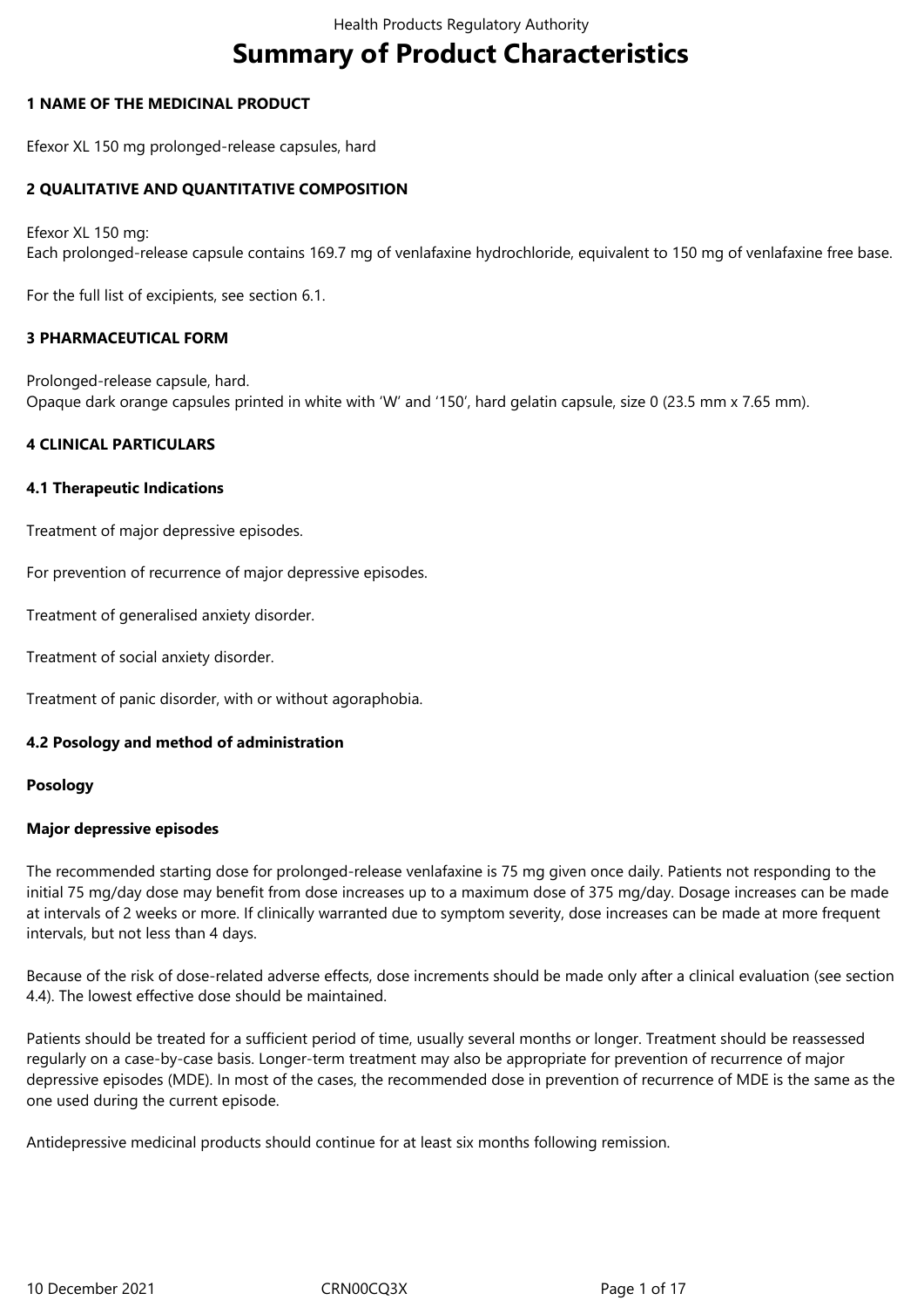#### **Generalised anxiety disorder**

The recommended starting dose for prolonged-release venlafaxine is 75 mg given once daily. Patients not responding to the initial 75 mg/day dose may benefit from dose increases up to a maximum dose of 225 mg/day. Dosage increases can be made at intervals of 2 weeks or more.

Because of the risk of dose-related adverse effects, dose increments should be made only after a clinical evaluation (see section 4.4). The lowest effective dose should be maintained.

Patients should be treated for a sufficient period of time, usually several months or longer. Treatment should be reassessed regularly, on a case-by-case basis.

#### **Social anxiety disorder**

The recommended dose for prolonged-release venlafaxine is 75 mg given once daily. There is no evidence that higher doses confer any additional benefit.

However, in individual patients not responding to the initial 75 mg/day, increases up to a maximum dose of 225 mg/day may be considered. Dosage increases can be made at intervals of 2 weeks or more.

Because of the risk of dose-related adverse effects, dose increments should be made only after a clinical evaluation (see section 4.4). The lowest effective dose should be maintained.

Patients should be treated for a sufficient period of time, usually several months or longer. Treatment should be reassessed regularly, on a case-by-case basis.

## **Panic disorder**

It is recommended that a dose of 37.5 mg/day of prolonged-release venlafaxine be used for 7 days. Dosage shouldthen be increased to 75 mg/day. Patients not responding to the 75 mg/day dose may benefit from dose increases up to a maximum dose of 225 mg/day. Dosage increases can be made at intervals of 2 weeks or more.

Because of the risk of dose-related adverse effects, dose increments should be made only after a clinical evaluation (see section 4.4). The lowest effective dose should be maintained.

Patients should be treated for a sufficient period of time, usually several months or longer. Treatment should be reassessed regularly, on a case-by-case basis.

#### **Elderly patients**

No specific dose adjustments of venlafaxine are considered necessary based on patient age alone. However, caution should be exercised in treating the elderly (e.g., due to the possibility of renal impairment, the potential for changes in neurotransmitter sensitivity and affinity occurring with aging). The lowest effective dose should always be used, and patients should be carefully monitored when an increase in the dose is required.

#### **Paediatric population**

Venlafaxine is not recommended for use in children and adolescents.

Controlled clinical studies in children and adolescents with major depressive disorder failed to demonstrate efficacy and do not support the use of venlafaxine in these patients (see sections 4.4 and 4.8).

The efficacy and safety of venlafaxine for other indications in children and adolescents under the age of 18 have not been established.

10 December 2021 CRN00CQ3X Page 2 of 17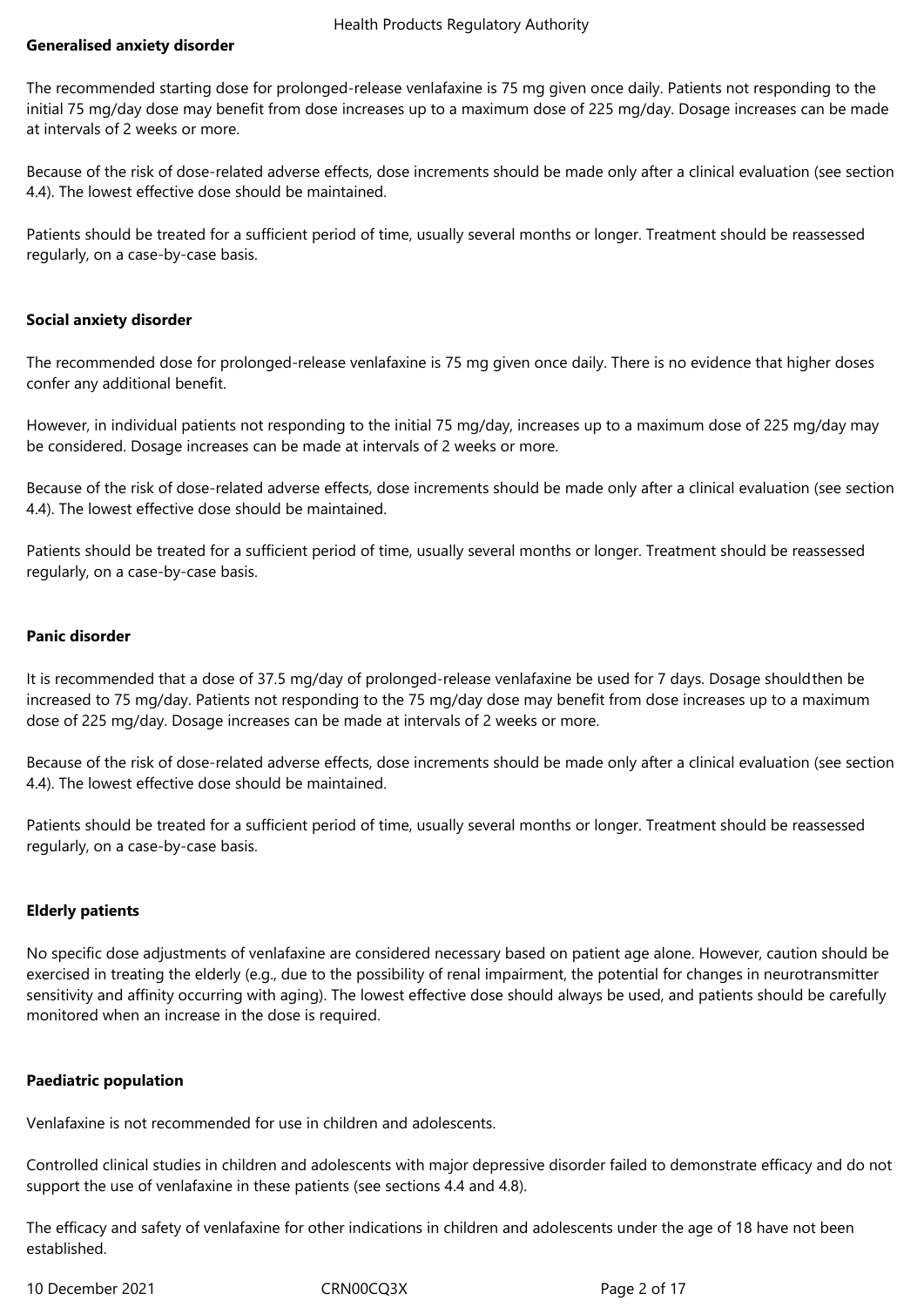#### **Patients with hepatic impairment**

In patients with mild and moderate hepatic impairment, in general a 50% dose reduction should be considered. However, due to inter-individual variability in clearance, individualisation of dosage may be desirable.

There are limited data in patients with severe hepatic impairment. Caution is advised, and a dose reduction by more than 50% should be considered. The potential benefit should be weighed against the risk in the treatment of patients with severe hepatic impairment.

#### **Patients with renal impairment**

Although no change in dosage is necessary for patients with glomerular filtration rate (GFR) between 30‑70 ml/minute, caution is advised. For patients that require haemodialysis and in patients with severe renal impairment (GFR < 30 ml/min), the dose should be reduced by 50%. Because of inter‑individual variability in clearance in these patients, individualisation of dosage may be desirable.

#### **Withdrawal symptoms seen on discontinuation of venlafaxine**

Abrupt discontinuation should be avoided. When stopping treatment with venlafaxine, the dose should be gradually reduced over a period of at least one to two weeks in order to reduce the risk of withdrawal reactions (see sections 4.4 and 4.8). However, the time period required for tapering and the amount of dose reduction may depend on the dose, duration of therapy and the individual patient. In some patients, discontinuation may need to occur very gradually over periods of months or longer. If intolerable symptoms occur following a decrease in the dose or upon discontinuation of treatment, then resuming the previously prescribed dose may be considered. Subsequently, the physician may continue decreasing the dose, but at a more gradual rate.

Method of administration For oral use.

It is recommended that venlafaxine prolonged‑release capsules be taken with food, at approximately the same time each day. Capsules must be swallowed whole with fluid and not divided, crushed, chewed, or dissolved.

Patients treated with venlafaxine immediate-release tablets may be switched to venlafaxine prolonged-release capsules at the nearest equivalent daily dosage. For example, venlafaxine immediate‑release tablets 37.5 mg twice daily may be switched to venlafaxine prolonged-release capsules 75 mg once daily. Individual dosage adjustments may be necessary.

Venlafaxine prolonged‑release capsules contain spheroids, which release the active substance slowly into the digestive tract. The insoluble portion of these spheroids is eliminated and may be seen in faeces.

#### **4.3 Contraindications**

Hypersensitivity to the active substance or to any of the excipients listed in section 6.1.

Concomitant treatment with irreversible monoamine oxidase inhibitors (MAOIs) is contraindicated due to the risk of serotonin syndrome with symptoms such as agitation, tremor and hyperthermia. Venlafaxine must not be initiated for at least 14 days after discontinuation of treatment with an irreversible MAOI.

Venlafaxine must be discontinued for at least 7 days before starting treatment with an irreversible MAOI (see sections 4.4 and 4.5).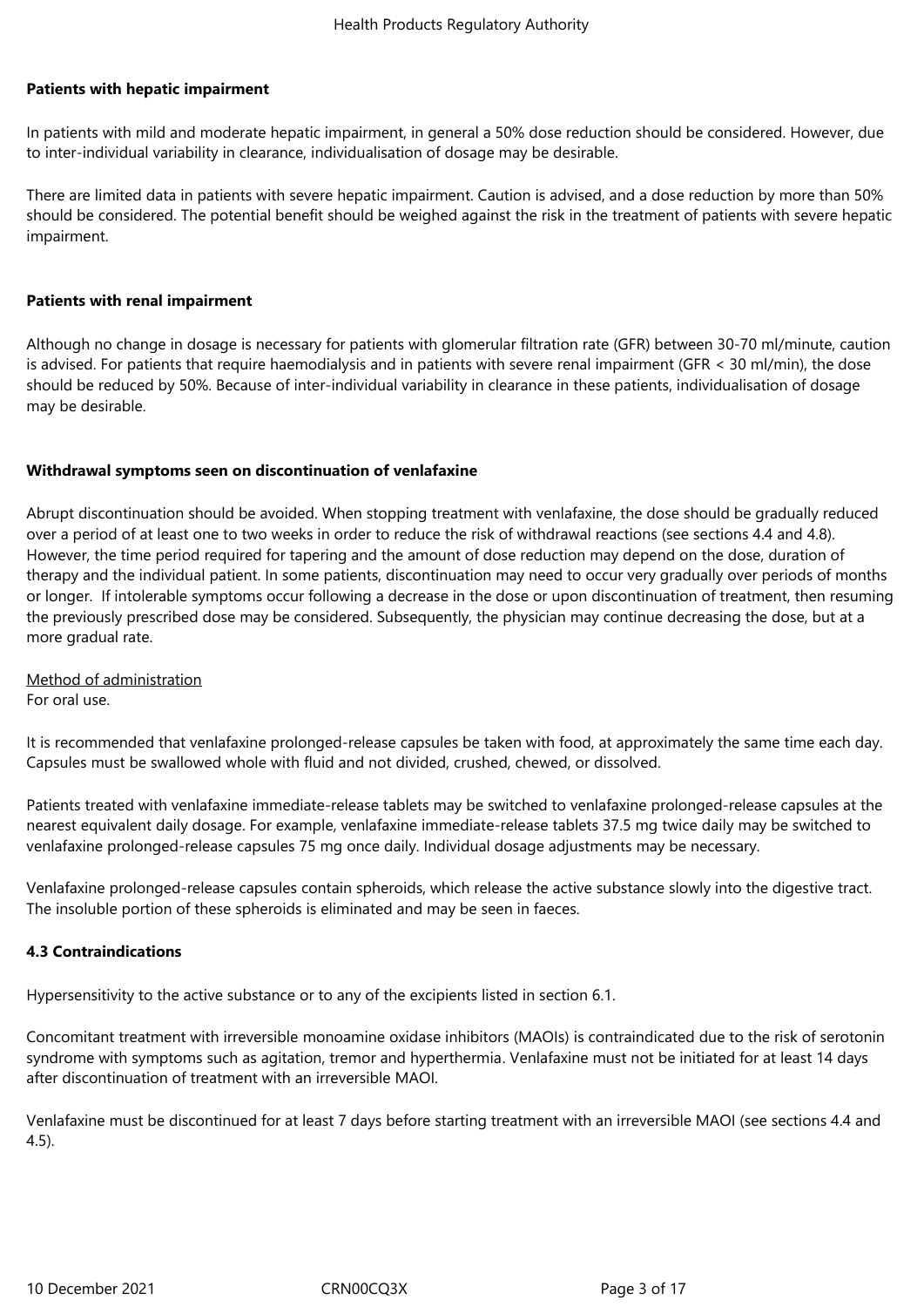## **4.4 Special warnings and precautions for use**

## **Suicide/suicidal thoughts or clinical worsening**

Depression is associated with an increased risk of suicidal thoughts, self-harm and suicide (suicide-related events). This risk persists until significant remission occurs. As improvement may not occur during the first few weeks or more of treatment, patients should be closely monitored until such improvement occurs. It is general clinical experience that the risk of suicide may increase in the early stages of recovery.

Other psychiatric conditions for which venlafaxine is prescribed can also be associated with an increased risk of suicide-related events. In addition, these conditions may be co-morbid with major depressive disorder. The same precautions observed when treating patients with major depressive disorder should therefore be observed when treating patients with other psychiatric disorders.

Patients with a history of suicide-related events, or those exhibiting a significant degree of suicidal ideation prior to commencement of treatment, are known to be at greater risk of suicidal thoughts or suicide attempts, and should receive careful monitoring during treatment. A meta‑analysis of placebo‑controlled clinical trials of antidepressant drugs in adult patients with psychiatric disorders showed an increased risk of suicidal behaviour with antidepressants compared to placebo in patients less than 25 years old.

Close supervision of patients, and in particular those at high risk, should accompany drug therapy, especially in early treatment and following dose changes. Patients (and caregivers of patients) should be alerted about the need to monitor for any clinical worsening, suicidal behaviour or thoughts and unusual changes in behaviour, and to seek medical advice immediately if these symptoms present.

## **Paediatric population**

Efexor XL should not be used in the treatment of children and adolescents under the age of 18 years. Suicide-related behaviours (suicide attempt and suicidal thoughts) and hostility (predominantly aggression, oppositional behaviour and anger) were more frequently observed in clinical trials among children and adolescents treated with antidepressants compared to those treated with placebo. If, based on clinical need, a decision to treat is nevertheless taken, the patient should be carefully monitored for the appearance of suicidal symptoms. In addition, long-term safety data in children and adolescents concerning growth, maturation and cognitive and behavioural development are lacking.

#### **Serotonin syndrome**

As with other serotonergic agents, serotonin syndrome, a potentially life-threatening condition, may occur with venlafaxine treatment, particularly with concomitant use of other agents that may affect the serotonergic neurotransmitter system (including triptans, SSRIs, SNRIs, amphetamines, lithium, sibutramine, St.John's Wort [*Hypericum perforatum*], fentanyl and its analogues, tramadol, dextromethorphan, tapentadol, pethidine, methadone and pentazocine), with medicinal agents that impair metabolism of serotonin (such as MAOIs e.g. methylene blue), with serotonin precursors (such as tryptophan supplements) or with antipsychotics or other dopamine antagonists (see sections 4.3 and 4.5).

Serotonin syndrome symptoms may include mental status changes (e.g., agitation, hallucinations, coma), autonomic instability (e.g., tachycardia, labile blood pressure, hyperthermia), neuromuscular aberrations (e.g., hyperreflexia, incoordination) and/or gastrointestinal symptoms (e.g., nausea, vomiting, diarrhoea). Serotonin syndrome in its most severe form, can resemble NMS, which includes hyperthermia, muscle rigidity, autonomic instability with possible rapid fluctuation of vital signs and mental status changes.

If concomitant treatment with venlafaxine and other agents that may affect the serotonergic and/or dopaminergic neurotransmitter systems is clinically warranted, careful observation of the patient is advised, particularly during treatment initiation and dose increases.

The concomitant use of venlafaxine with serotonin precursors (such as tryptophan supplements) is not recommended.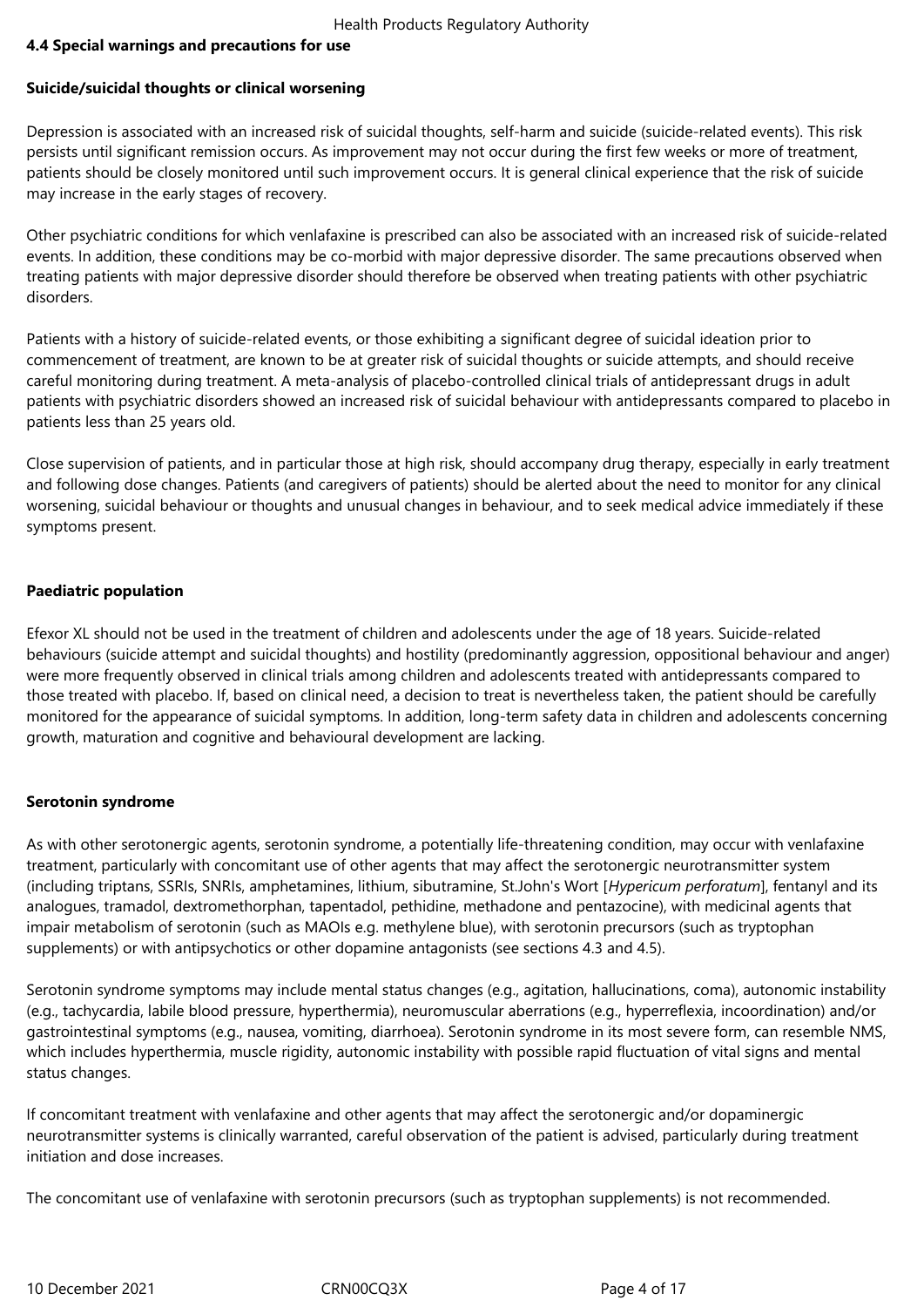#### **Narrow-angle glaucoma**

Mydriasis may occur in association with venlafaxine. It is recommended that patients with raised intraocular pressure or patients at risk for acute narrow-angle glaucoma (angle-closure glaucoma) be closely monitored.

#### **Blood pressure**

Dose-related increases in blood pressure have been commonly reported with venlafaxine. In some cases, severely elevated blood pressure requiring immediate treatment has been reported in postmarketing experience. All patients should be carefully screened for high blood pressure and pre-existing hypertension should be controlled before initation of treatment. Blood pressure should be reviewed periodically, after initiation of treatment and after dose increases. Caution should be exercised in patients whose underlying conditions might be compromised by increases in blood pressure, e.g., those with impaired cardiac function.

#### **Heart rate**

Increases in heart rate can occur, particularly with higher doses. Caution should be exercised in patients whose underlying conditions might be compromised by increases in heart rate.

## **Cardiac disease and risk of arrhythmia**

Venlafaxine has not been evaluated in patients with a recent history of myocardial infarction or unstable heart disease. Therefore, it should be used with caution in these patients.

In postmarketing experience, cases of QTc prolongation, Torsade de Pointes (TdP), ventricular tachycardia, and fatal cardiac arrhythmias have been reported with the use of venlafaxine, especially in overdose or in patients with other risk factors for QTc prolongation/TdP. The balance of risks and benefits should be considered before prescribing venlafaxine to patients at high risk of serious cardiac arrhythmia or QTc prolongation (see section 5.1).

#### **Convulsions**

Convulsions may occur with venlafaxine therapy. As with all antidepressants, venlafaxine should be introduced with caution in patients with a history of convulsions, and concerned patients should be closely monitored. Treatment should be discontinued in any patient who develops seizures.

#### **Hyponatraemia**

Cases of hyponatraemia and/or the Syndrome of Inappropriate Antidiuretic Hormone (SIADH) secretion may occur with venlafaxine. This has most frequently been reported in volume-depleted or dehydrated patients. Elderly patients, patients taking diuretics, and patients who are otherwise volume‑depleted may be at greater risk for this event.

#### **Abnormal bleeding**

Medicinal products that inhibit serotonin uptake may lead to reduced platelet function. Bleeding events related to SSRI and SNRI use have ranged from ecchymoses, hematomas, epistaxis, and petechiae to gastrointestinal and life-threatening haemorrhages. SSRIs/SNRIs, including venlafaxine, may increase the risk of postpartum haemorrhage (see sections 4.6 and 4.8). The risk of haemorrhage may be increased in patients taking venlafaxine. As with other serotonin-reuptake inhibitors, venlafaxine should be used cautiously in patients predisposed to bleeding, including patients on anticoagulants and platelet inhibitors.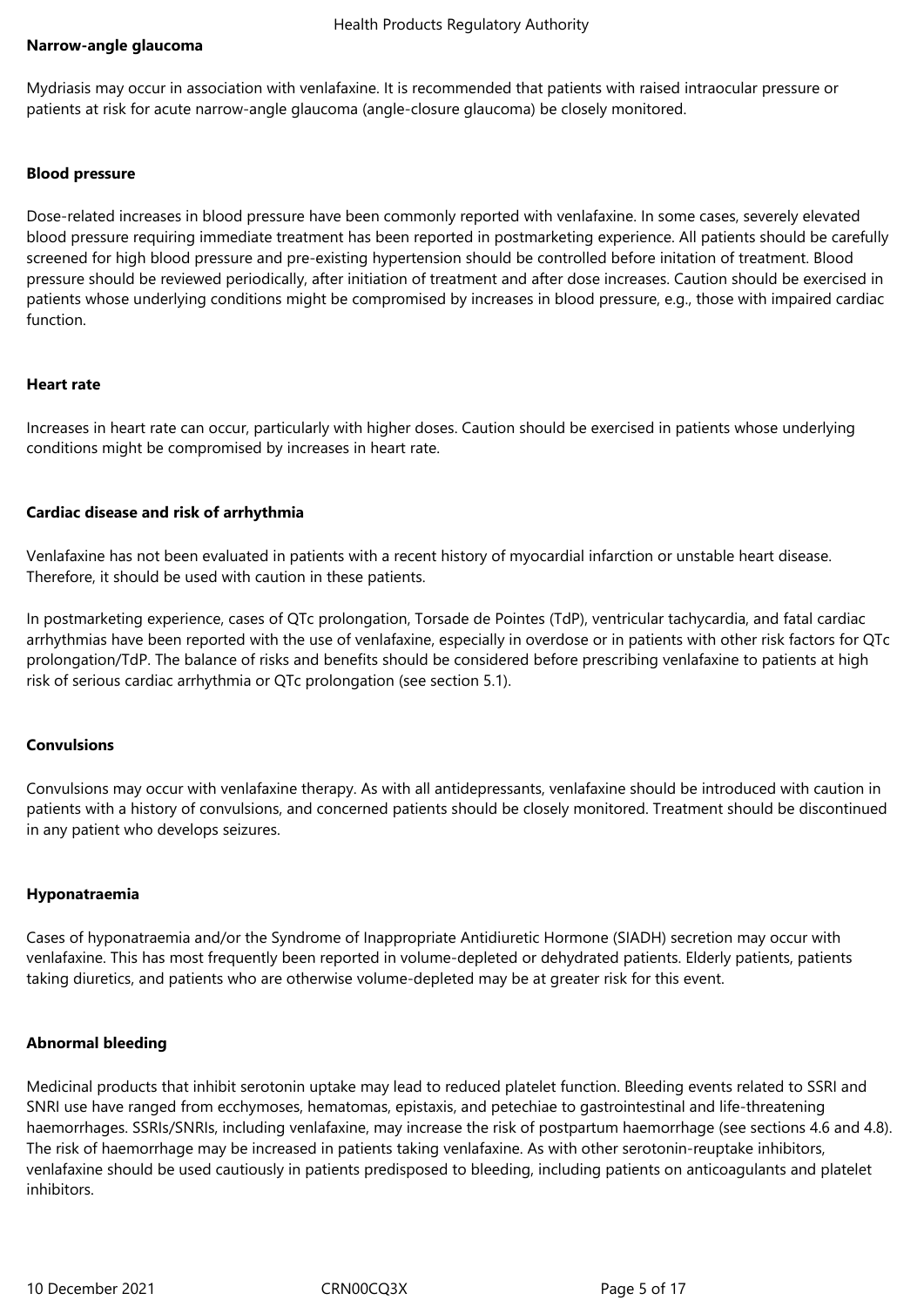#### **Serum cholesterol**

Clinically relevant increases in serum cholesterol were recorded in 5.3% of venlafaxine-treated patients and 0.0% of placebo-treated patients treated for at least 3 months in placebo‑controlled clinical trials. Measurement of serum cholesterol levels should be considered during long-term treatment.

#### **Co-administration with weight loss agents**

The safety and efficacy of venlafaxine therapy in combination with weight loss agents, including phentermine, have not been established. Co-administration of venlafaxine and weight loss agents is not recommended. Venlafaxine is not indicated for weight loss alone or in combination with other products.

#### **Mania/hypomania**

Mania/hypomania may occur in a small proportion of patients with mood disorders who have received antidepressants, including venlafaxine. As with other antidepressants, venlafaxine should be used cautiously in patients with a history or family history of bipolar disorder.

#### **Aggression**

Aggression may occur in some patients who have received antidepressants, including venlafaxine. This has been reported under initiation, dose changes and discontinuation of treatment.

As with other antidepressants, venlafaxine should be used cautiously in patients with a history of aggression.

#### **Discontinuation of treatment**

Discontinuation effects are well known to occur with antidepressants, and sometimes these effects can be protracted and severe. Suicide/suicidal thoughts and aggression have been observed in patients during changes in venlafaxine dosing regimen, including during discontinuation. Therefore, patients should be closely monitored when the dose is reduced or during discontinuation (see above in section 4.4 - Suicide/suicidal thoughts or clinical worsening, and Aggression). Withdrawal symptoms, when treatment is discontinued, are common, particularly if discontinuation is abrupt (see section 4.8). In clinical trials, adverse events seen on treatment discontinuation (tapering and post-tapering) occurred in approximately 31% of patients treated with venlafaxine and 17% of patients taking placebo.

The risk of withdrawal symptoms may be dependent on several factors, including the duration and dose of therapy and the rate of dose reduction. Dizziness, sensory disturbances (including paraesthesia), sleep disturbances (including insomnia and intense dreams), agitation or anxiety, nausea and/or vomiting, tremor, headache, visual impairment and hypertension are the most commonly reported reactions. Generally, these symptoms are mild to moderate; however, in some patients they may be severe in intensity. They usually occur within the first few days of discontinuing treatment, but there have been very rare reports of such symptoms in patients who have inadvertently missed a dose. Generally, these symptoms are self-limiting and usually resolve within 2 weeks, though in some individuals they may be prolonged (2‑3 months or more). It is therefore advised that venlafaxine should be gradually tapered when discontinuing treatment over a period of several weeks or months, according to the patient's needs (see section 4.2). In some patients, discontinuation could take months or longer.

#### Sexual dysfunction

Serotonin-norepinephrine reuptake inhibitors (SNRIs) may cause symptoms of sexual dysfunction (see section 4.8). There have been reports of long-lasting sexual dysfunction where the symptoms have continued despite discontinuation of SNRIs.

#### **Akathisia/psychomotor restlessness**

The use of venlafaxine has been associated with the development of akathisia, characterised by a subjectively unpleasant or distressing restlessness and need to move often accompanied by an inability to sit or stand still. This is most likely to occur within the first few weeks of treatment. In patients who develop these symptoms, increasing the dose may be detrimental.

10 December 2021 CRN00CQ3X Page 6 of 17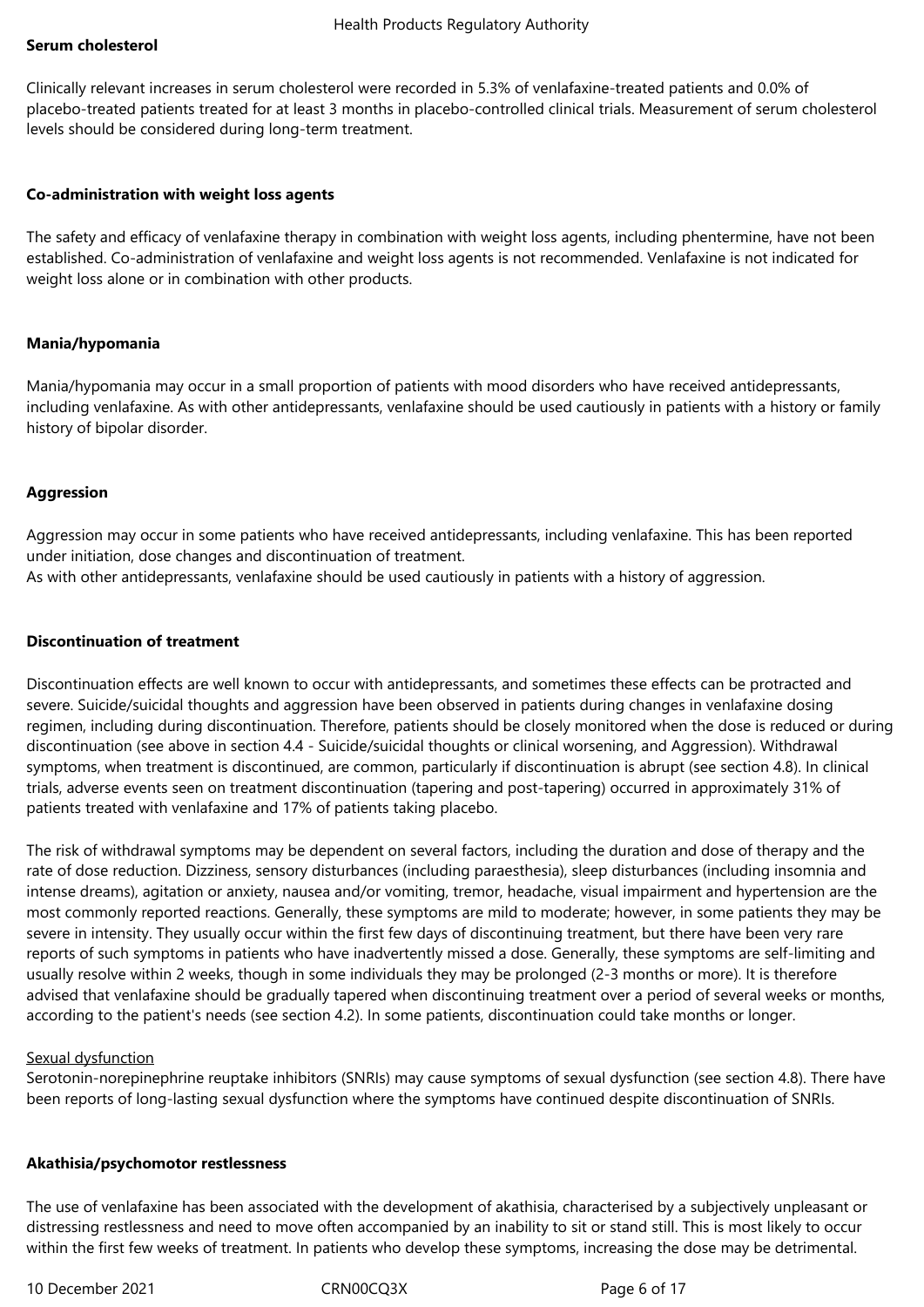Dry mouth is reported in 10% of patients treated with venlafaxine. This may increase the risk of caries, and patients should be advised upon the importance of dental hygiene.

## Diabetes

In patients with diabetes, treatment with an SSRI or venlafaxine may alter glycaemic control. Insulin and/or oral antidiabetic dosage may need to be adjusted.

## Drug-Laboratory Test Interactions

False-positive urine immunoassay screening tests for phencyclidine (PCP) and amphetamine have been reported in patients taking venlafaxine. This is due to lack of specificity of the screening tests. False positive test results may be expected for several days following discontinuation of venlafaxine therapy. Confirmatory tests, such as gas chromatography/mass spectrometry, will distinguish venlafaxine from PCP and amphetamine.

## Sodium content

Efexor XL 150 mg capsules contains less than 1 mmol sodium (23 mg) per capsule, that is to say essentially 'sodium‑free'.

## **4.5 Interaction with other medicinal products and other forms of interactions**

#### **Monoamine Oxidase Inhibitors (MAOI)**

#### **Irreversible non-selective MAOIs**

Venlafaxine must not be used in combination with irreversible non-selective MAOIs. Venlafaxine must not be initiated for at least 14 days after discontinuation of treatment with an irreversible non-selective MAOI. Venlafaxine must be discontinued for at least 7 days before starting treatment with an irreversible non-selective MAOI (see sections 4.3 and 4.4).

## **Reversible, selective MAO-A inhibitor (moclobemide)**

Due to the risk of serotonin syndrome, the combination of venlafaxine with a reversible and selective MAOI, such as moclobemide, is not recommended. Following treatment with a reversible MAO‑inhi[bitor, a shorte](/cm/SitePages/spc_paragraph.aspx?crn=2199434&id=416958¶no=12&mode=update&AppType=353#_4.3_Contraindications)r wi[thd](/cm/SitePages/spc_paragraph.aspx?crn=2199434&id=416958¶no=12&mode=update&AppType=353#_4.4_Special_warnings)rawal period than 14 days may be used before initiation of venlafaxine treatment. It is recommended that venlafaxine should be discontinued for at least 7 days before starting treatment with a reversible MAOI (see section 4.4).

#### **Reversible, non-selective MAOI (linezolid)**

The antibiotic linezolid is a weak reversible and non-selective MAOI [and should](/cm/SitePages/spc_paragraph.aspx?crn=2199434&id=416958¶no=12&mode=update&AppType=353#_4.4_Special_warnings) not be given to patients treated with venlafaxine (see section 4.4).

Severe adverse reactions have been reported in patients who have recently been discontinued from an MAOI and started on venlafaxine, or have recently had venlafaxine therapy discontinued prior to initiation of an MAOI. These reactions have included tremor, myoclon[us, diaphor](/cm/SitePages/spc_paragraph.aspx?crn=2199434&id=416958¶no=12&mode=update&AppType=353#_4.4_Special_warnings)esis, nausea, vomiting, flushing, dizziness, and hyperthermia with features resembling neuroleptic malignant syndrome, seizures, and death.

#### **Serotonin syndrome**

As with other serotonergic agents, serotonin syndrome, a potentially life-threatening condition, may occur with venlafaxine treatment, particularly with concomitant use of other agents that may affect the serotonergic neurotransmitter system (including triptans, SSRIs, SNRIs, amphetamines, lithium, sibutramine, St. John's Wort [*Hypericum perforatum*], fentanyl and its analogues, tramadol, dextromethorphan, tapentadol, pethidine, methadone and pentazocine), with medicinal agents that impair metabolism of serotonin (such as MAOIs e.g. methylene blue), with serotonin precursors (such as tryptophan supplements) or with antipsychotics or other dopamine antagonists (see sections 4.3 and 4.4).

If concomitant treatment with venlafaxine and an SSRI, an SNRI or a serotonin receptor agonist (triptan) is clinically warranted, careful observation of the patient is advised, particularly during treatment initiation and dose increases. The concomitant use of venlafaxine with serotonin precursors (such as tryptophan supplements) is not recommended (see section 4.4).

#### **CNS-active substances**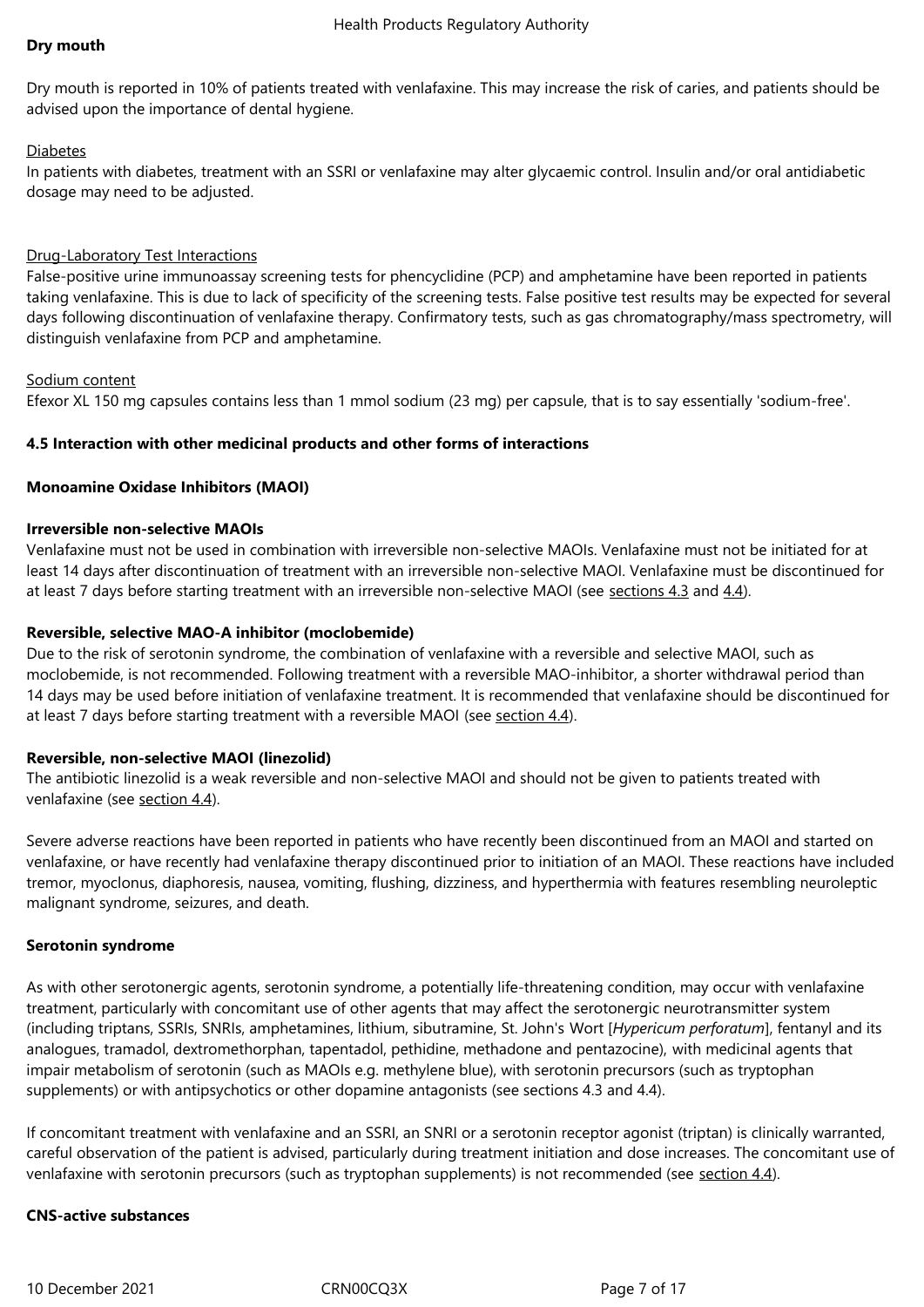# **Ethanol**

Venlafaxine has been shown not to increase the impairment of mental and motor skills caused by ethanol. However, as with all CNS-active substances, patients should be advised to avoid alcohol consumption.

## Drugs that Prolong the QT Interval

The risk of QTc prolongation and/or ventricular arrhythmias (e.g., TdP) is increased with concomitant use of other medicinal products which prolong the QTc interval. Co-administration of such medicinal products should be avoided (see section 4.4).

Relevant classes include:

- class Ia and III antiarrhythmics (e.g. quinidine, amiodarone, sotalol, dofetilide)
- some antipsychotics (e.g. thioridazine)
- some macrolides (e.g. erythromycin)
- some antihistamines
- some quinolone antibiotics (e.g. moxifloxacin)

The above list is not exhaustive and other individual medicinal products known to significantly increase QT interval should be avoided.

## **Effect of other medicinal products on venlafaxine**

#### *Ketoconazole (CYP3A4 inhibitor)*

A pharmacokinetic study with ketoconazole in CYP2D6 extensive (EM) and poor metabolisers (PM) resulted in higher AUC of venlafaxine (70% and 21% in CYP2D6 PM and EM subjects, respectively) and O‑desmethylvenlafaxine (33% and 23% in CYP2D6 PM and EM subjects, respectively) following administration of ketoconazole. Concomitant use of CYP3A4 inhibitors (e.g., atazanavir, clarithromycin, indinavir, itraconazole, voriconazole, posaconazole, ketoconazole, nelfinavir, ritonavir, saquinavir, telithromycin) and venlafaxine may increase levels of venlafaxine and O-desmethylvenlafaxine. Therefore, caution is advised if a patient's therapy includes a CYP3A4 inhibitor and venlafaxine concomitantly.

#### **Effect of venlafaxine on other medicinal products**

#### *Lithium*

Serotonin syndrome may occur with the concomitant use of venlafaxine and lithium (see Serotonin syndrome).

#### *Diazepam*

Venlafaxine has no effects on the pharmacokinetics and pharmacodynamics of diazepam and its active metabolite, desmethyldiazepam. Diazepam does not appear to affect the pharmacokinetics of either [venlafaxine or](/cm/SitePages/spc_paragraph.aspx?crn=2199434&id=416958¶no=12&mode=update&AppType=353#_Serotonin_syndrome)  O‑desmethylvenlafaxine. It is unknown whether a pharmacokinetic and/or pharmacodynamic interaction with other benzodiazepines exists.

#### *Imipramine*

Venlafaxine did not affect the pharmacokinetics of imipramine and 2‑OH‑imipramine. There was a dose‑dependent increase of 2‑OH‑desipramine AUC by 2.5 to 4.5‑fold when venlafaxine 75 mg to 150 mg daily was administered. Imipramine did not affect the pharmacokinetics of venlafaxine and O‑desmethylvenlafaxine. The clinical significance of this interaction is unknown. Caution should be exercised with co‑administration of venlafaxine and imipramine.

#### *Haloperidol*

A pharmacokinetic study with haloperidol has shown a 42% decrease in total oral clearance, a 70% increase in AUC, an 88% increase in  $C_{\text{max}}$ , but no change in half-life for haloperidol. This should be taken into account in patients treated with haloperidol and venlafaxine concomitantly. The clinical significance of this interaction is unknown.

#### **Risperidone**

Venlafaxine increased the risperidone AUC by 50%, but did not significantly alter the pharmacokinetic profile of the total active moiety (risperidone plus 9‑hydroxyrisperidone). The clinical significance of this interaction is unknown.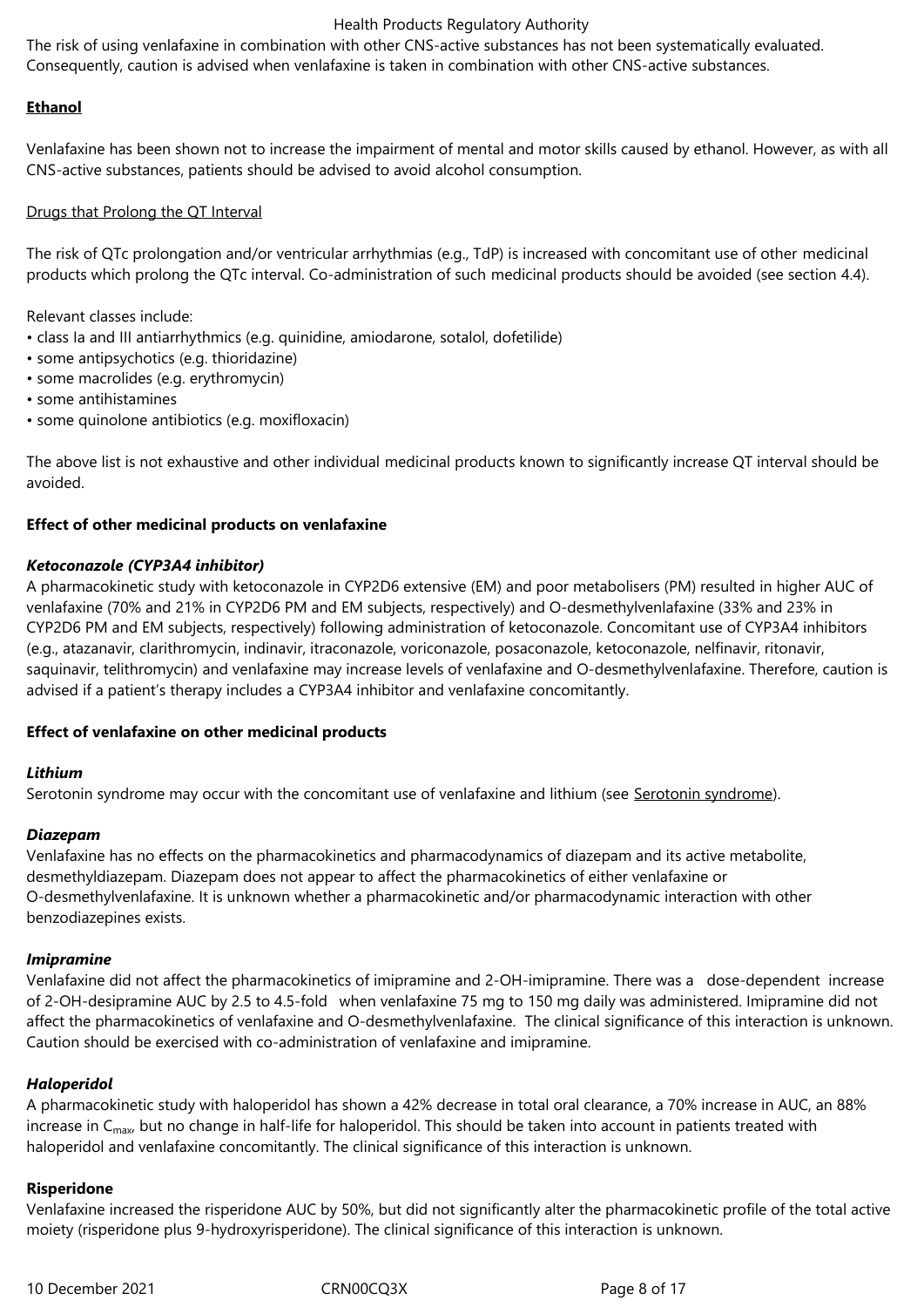both medicinal products resulted in an increase of plasma concentrations of metoprolol by approximately 30‑40% without altering the plasma concentrations of its active metabolite,  $α$ -hydroxymetoprolol. The clinical relevance of this finding in hypertensive patients is unknown. Metoprolol did not alter the pharmacokinetic profile of venlafaxine or its active metabolite, O‑desmethylvenlafaxine. Caution should be exercised with co‑administration of venlafaxine and metoprolol.

## *Indinavir*

A pharmacokinetic study with indinavir has shown a 28% decrease in AUC and a 36% decrease in C<sub>max</sub> for indinavir. Indinavir did not affect the pharmacokinetics of venlafaxine and O‑desmethylvenlafaxine. The clinical significance of this interaction is unknown.

#### *Drugs Metabolized by Cytochrome P450 Isoenzymes*

In vivo studies indicate that venlafaxine is a relatively weak inhibitor of CYP2D6. Venlafaxine did not inhibit CYP3A4 (alprazolam and carbamazepine), CYP1A2 (caffeine), and CYP2C9 (tolbutamide) or CYP2C19 (diazepam) in vivo.

## *Oral contraceptives*

In post-marketing experience unintended pregnancies have been reported in subjects taking oral contraceptives while on venlafaxine. There is no clear evidence these pregnancies were a result of drug interaction with venlafaxine. No interaction study with hormonal contraceptives has been performed.

# **4.6 Fertility, pregnancy and lactation**

## **Pregnancy**

There are no adequate data from the use of venlafaxine in pregnant women.

Studies in animals have shown reproductive toxicity (see section 5.3). The potential risk for humans is unknown. Venlafaxine must only be administered to pregnant women if the expected benefits outweigh any possible risk.

As with other serotonin reuptake inhibitors (SSRIs/SNRIs), discontinuation symptoms may occur in the newborns if venlafaxine is used until or shortly before birth. Some newborns exp[osed to ven](/cm/SitePages/spc_paragraph.aspx?crn=2133192&id=288283¶no=21&mode=update&AppType=267#_Preclinical_safety_data)lafaxine late in the third trimester have developed complications requiring tube-feeding, respiratory support or prolonged hospitalisation. Such complications can arise immediately upon delivery.

Observational data indicate an increased risk (less than 2-fold) of postpartum haemorrhage following SSRIs/SNRIs exposure within the month prior to birth (see sections 4.4 and 4.8).

Epidemiological data have suggested that the use of SSRIs in pregnancy, particularly in late pregnancy, may increase the risk of persistent pulmonary hypertension in the newborn (PPHN). Although no studies have investigated an association of PPHN to SNRI treatment, this potential risk cannot be ruled out with venlafaxine taking into account the related mechanism of action (inhibition of the re-uptake of serotonin).

The following symptoms may be observed in neonates if the mother has used an SSRI/SNRI late in pregnancy: irritability, tremor, hypotonia, persistent crying, and difficulty in sucking or in sleeping. These symptoms may be due to either serotonergic effects or exposure symptoms. In the majority of cases, these complications are observed immediately or within 24 hours after partus.

# **Breastfeeding**

Venlafaxine and its active metabolite, O‑desmethylvenlafaxine, are excreted in breast milk. There have been post-marketing reports of breast-fed infants who experienced crying, irritability, and abnormal sleep patterns. Symptoms consistent with venlafaxine drug discontinuation have also been reported after stopping breast-feeding. A risk to the suckling child cannot beexcluded. Therefore, a decision to continue/discontinue breast-feeding or to continue/discontinue therapy with Efexor XL should be made, taking into account the benefit of breast‑feeding to the child and the benefit of Efexor XL therapy to the woman.

# **Fertility**

10 December 2021 CRN00CQ3X Page 9 of 17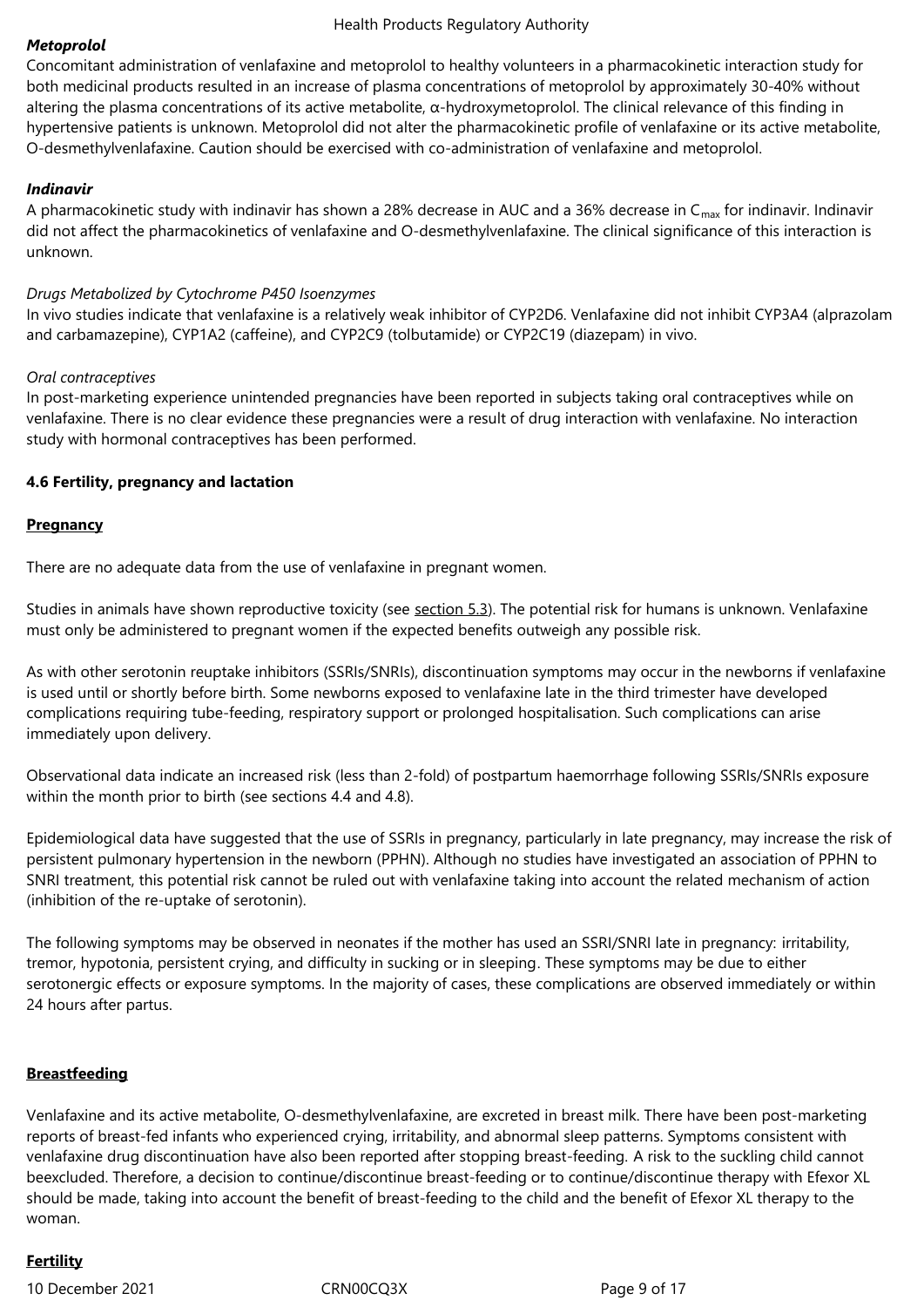Reduced fertility was observed in a study in which both male and female rats were exposed to O-desmethylvenlafaxine. The human relevance of this finding is unknown (see section 5.3).

# **4.7 Effects on ability to drive and use machines**

Any psychoactive medicinal product may impair judgment, thinking, and motor skills. Therefore, any patient receiving venlafaxine should be cautioned about their ability to drive or operate hazardous machinery.

# **4.8 Undesirable effects**

# Summary of the safety profile

Adverse reactions reported as very common (>1/10) in clinical studies were nausea, dry mouth, headache and sweating (including night sweats).

# Tabulated list of adverse reactions

Adverse reactions are listed below by system organ class, frequency category and decreasing order of medical seriousness within each frequency category.

Frequencies are defined as: very common (≥1/10), common (≥1/100 to <1/10), uncommon (≥1/1,000 to <1/100), rare (≥1/10,000 to <1/1,000), very rare (<1/10,000), not known (cannot be estimated from the available data).

| <b>Body System</b>                            | <b>Very</b><br>Common                              | Comm<br>on                                                                                                                                                                          | <b>Uncommon</b>                                                                                        | Rare                                                                        | <b>Very Rare</b>              | <b>Not Known</b>                                                              |
|-----------------------------------------------|----------------------------------------------------|-------------------------------------------------------------------------------------------------------------------------------------------------------------------------------------|--------------------------------------------------------------------------------------------------------|-----------------------------------------------------------------------------|-------------------------------|-------------------------------------------------------------------------------|
| Blood and<br>lymphatic<br>system<br>disorders |                                                    |                                                                                                                                                                                     |                                                                                                        | Agranulocytosis*,<br>Aplastic anaemia*,<br>Pancytopaenia*,<br>Neutropaenia* | Thrombocytopaenia*            |                                                                               |
| Immune system<br>disorders                    |                                                    |                                                                                                                                                                                     |                                                                                                        | Anaphylactic<br>reaction*                                                   |                               |                                                                               |
| Endocrine<br>disorders                        |                                                    |                                                                                                                                                                                     |                                                                                                        | Inappropriate<br>antidiuretic<br>hormone<br>secretion*                      | Blood prolactin<br>increased* |                                                                               |
| Metabolism and<br>nutrition<br>disorders      |                                                    | Decreas<br>ed<br>appetit<br>e                                                                                                                                                       |                                                                                                        | Hyponatraemia*                                                              |                               |                                                                               |
| Psychiatric<br>disorders                      | Insomnia                                           | Confusi<br>onal<br>state*,<br>Depers<br>onalizat<br>ion*,<br>Abnor<br>mal<br>dreams,<br>Nervou<br>sness,<br>Libido<br>decreas<br>ed,<br>Agitatio<br>$n^{\star}$ ,<br>Anorga<br>smia | Mania,<br>Hypomania,<br>Hallucination,<br>Derealization,<br>Abnormal<br>orgasm,<br>Bruxism*,<br>Apathy | Delirium*                                                                   |                               | Suicidal ideation<br>and suicidal<br>behaviours <sup>a</sup> ,<br>Aggressionb |
| Nervous system<br>disorders                   | Headache <sup>*c</sup> ,<br>Dizziness,<br>Sedation | Akathisi<br>$a^*$<br>Tremor,                                                                                                                                                        | Syncope,<br>Myoclonus,<br>Balance                                                                      | Neuroleptic<br>Malignant<br>Syndrome (NMS)*,                                | tardive dyskinaesia*          |                                                                               |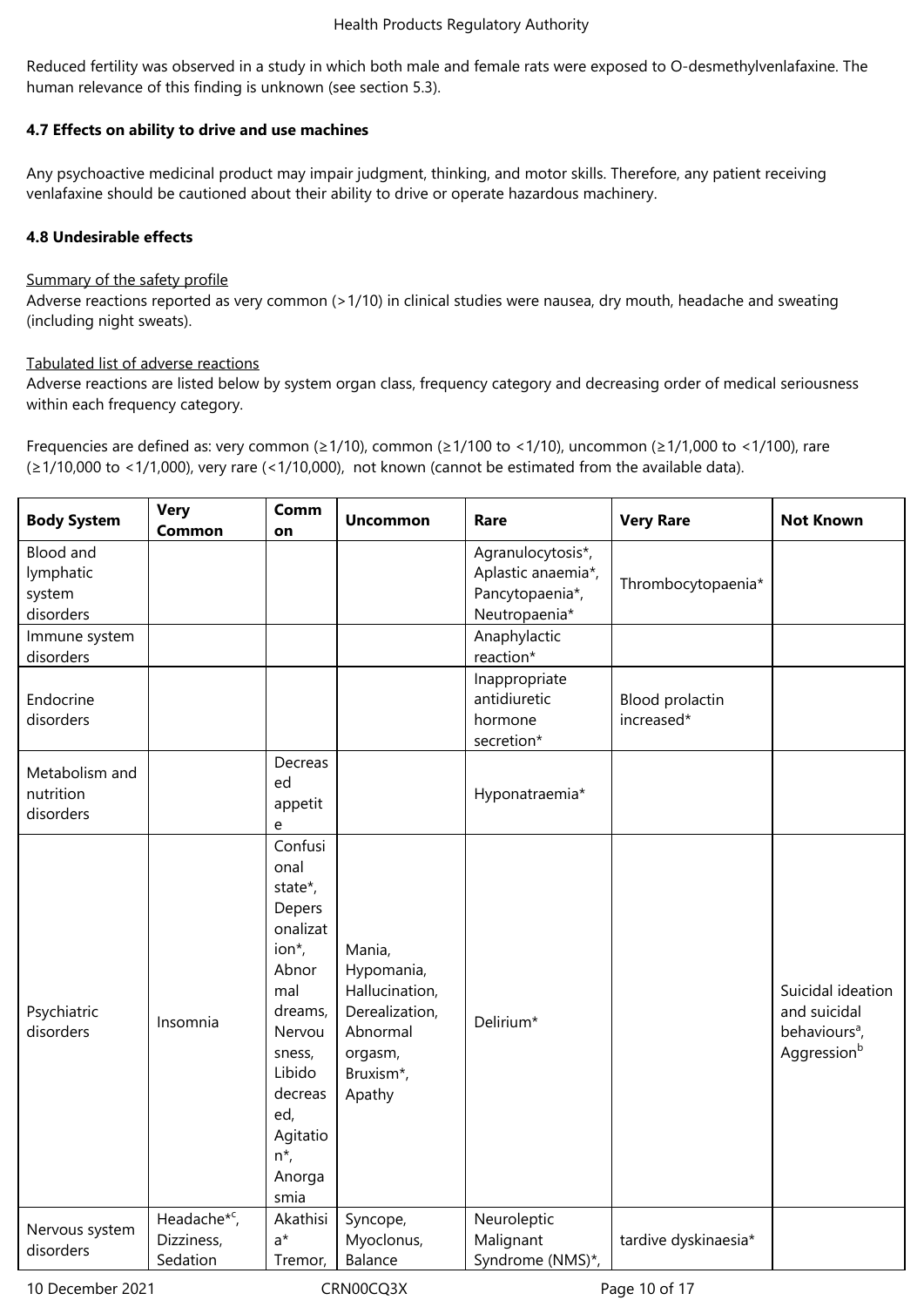Health Products Regulatory Authority

|                  |                 |                     | Health Products Regulatory Authority |                   |                            |
|------------------|-----------------|---------------------|--------------------------------------|-------------------|----------------------------|
|                  |                 | Paraest             | disorder*,                           | Serotonin         |                            |
|                  |                 | hesia,              | Coordination                         | syndrome*,        |                            |
|                  |                 | Dysgeu              | abnormal*,                           | Convulsion,       |                            |
|                  |                 | sia                 | Dyskinaesia*                         | Dystonia*         |                            |
|                  |                 | Visual              |                                      |                   |                            |
|                  |                 | impair              |                                      |                   |                            |
|                  |                 | ment,               |                                      |                   |                            |
|                  |                 | Accom               |                                      |                   |                            |
|                  |                 | modati              |                                      |                   |                            |
|                  |                 | on                  |                                      |                   |                            |
| Eye disorders    |                 | disorde             |                                      | Angle-closure     |                            |
|                  |                 |                     |                                      | glaucoma*         |                            |
|                  |                 | r,                  |                                      |                   |                            |
|                  |                 | including<br>vision |                                      |                   |                            |
|                  |                 |                     |                                      |                   |                            |
|                  |                 | blurred,            |                                      |                   |                            |
|                  |                 | Mydrias             |                                      |                   |                            |
|                  |                 | is,                 |                                      |                   |                            |
| Ear and          |                 | Tinnitus            |                                      |                   |                            |
| labyrinth        |                 | $\star$             |                                      |                   | Vertigo                    |
| disorders        |                 |                     |                                      |                   |                            |
|                  |                 |                     |                                      | Torsade de        |                            |
|                  |                 |                     |                                      | pointes*,         | <b>Stress</b>              |
|                  |                 | Tachyc              |                                      | Ventricular       | cardiomyopathy             |
| Cardiac          |                 | ardia,              |                                      | tachycardia*,     | (takotsubo                 |
| disorders        |                 | Palpitat            |                                      | Ventricular       |                            |
|                  |                 | ions*               |                                      | fibrillation,     | cardiomyopathy)<br>$\star$ |
|                  |                 |                     |                                      | Electrocardiogram |                            |
|                  |                 |                     |                                      | QT prolonged*     |                            |
|                  |                 | Hypert              |                                      |                   |                            |
| Vascular         |                 | ension,             | Orthostatic                          |                   |                            |
| disorders        |                 | Hot                 | hypotension,                         |                   |                            |
|                  |                 | flush               | Hypotension*                         |                   |                            |
| Respiratory,     |                 | Dyspno              |                                      | Interstitial lung |                            |
| thoracic and     |                 | $ea*$               |                                      | disease*,         |                            |
| mediastinal      |                 | Yawnin              |                                      |                   |                            |
|                  |                 |                     |                                      | Pulmonary         |                            |
| disorders        |                 | q                   |                                      | eosinophilia*     |                            |
|                  | Nausea, Dry     | Diarrho             |                                      |                   |                            |
| Gastrointestinal | mouth,          | $ea*$ ,             | Gastrointestinal                     | Pancreatitis*     |                            |
| disorders        | Constipation    | Vomiting            | haemorrhage*                         |                   |                            |
|                  |                 |                     |                                      |                   |                            |
| Hepatobiliary    |                 |                     | Liver function                       | Hepatitis*        |                            |
| disorders        |                 |                     | test abnormal*                       |                   |                            |
|                  |                 |                     | Urticaria*,                          | Stevens-Johnson   |                            |
|                  |                 |                     | Alopecia*,                           | syndrome*, Toxic  |                            |
| Skin and         | Hyperhidrosis*  | Rash,               | Ecchymosis,                          | epidermal         |                            |
| subcutaneous     | (including      | Pruritus            | Angioedema*,                         | necrolysis*,      |                            |
| tissue disorders | night sweats) * | $^\star$            | Photosensitivity                     | Erythema          |                            |
|                  |                 |                     | reaction                             | multiforme*       |                            |
| Musculoskeletal  |                 |                     |                                      |                   |                            |
| and connective   |                 | Hypert              |                                      | Rhabdomyolysis*   |                            |
| tissue disorders |                 | onia                |                                      |                   |                            |
|                  |                 | Urinary             |                                      |                   |                            |
|                  |                 | hesitati            |                                      |                   |                            |
|                  |                 |                     |                                      |                   |                            |
| Renal and        |                 | on,                 |                                      |                   |                            |
| urinary          |                 | Urinary             | Urinary                              |                   |                            |
| disorders        |                 | retentio            | incontinence*                        |                   |                            |
|                  |                 | n,                  |                                      |                   |                            |
|                  |                 | Pollakiu            |                                      |                   |                            |
|                  |                 | ria*                |                                      |                   |                            |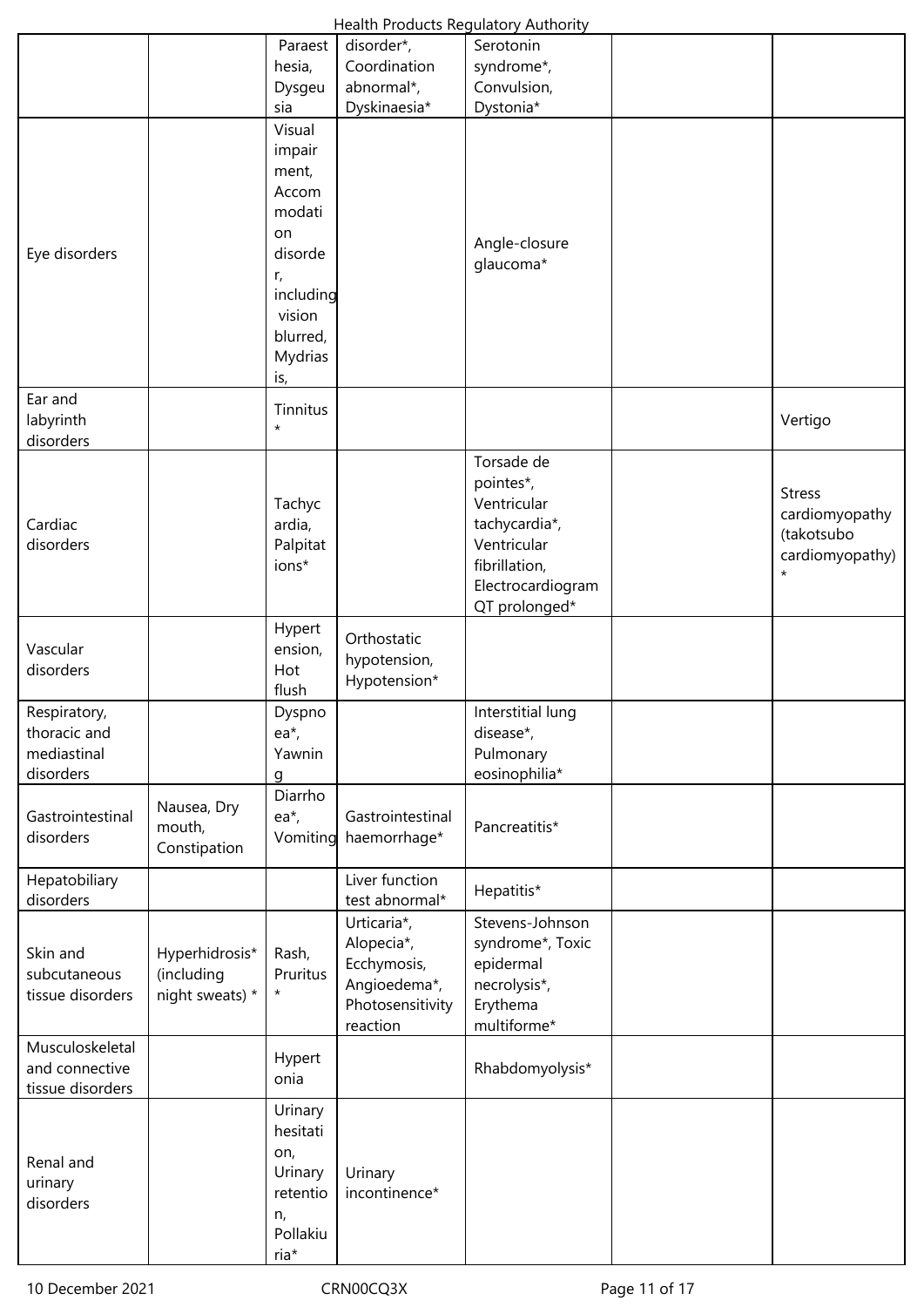| Reproductive<br>system and<br>breast disorders | Menorr<br>hagia*,<br>Metrorr<br>hagia*,<br>Erectile<br>dysfunc<br>tion <sup>b</sup> ,<br>Ejaculat<br>ion<br>disorde<br>$r^{b}$ |  |                                    | Postpartum<br>haemorrhage <sup>*d</sup> |
|------------------------------------------------|--------------------------------------------------------------------------------------------------------------------------------|--|------------------------------------|-----------------------------------------|
| General<br>disorders and                       | Fatigue,<br>Astheni                                                                                                            |  | Mucosal                            |                                         |
| administration                                 | a,                                                                                                                             |  | haemorrhage*                       |                                         |
| site conditions                                | Chills*                                                                                                                        |  |                                    |                                         |
| Investigations                                 | Weight<br>decreas<br>ed,<br>Weight<br>increas<br>ed,<br>Blood<br>cholest<br>erol<br>increas<br>ed                              |  | <b>Bleeding time</b><br>prolonged* |                                         |

\*ADR identified postmarketing

a Cases of suicidal ideation and suicidal behaviours have been reported during venlafaxine therapy or early after treatment discontinuation (see section 4.4).

b See section 4.4

c In pooled clinical trials, the incidence of headache with venlafaxine and placebo were similar.

dThis event has been reported for the therapeutic class of SSRIs/SNRIs (see sections 4.4 and 4.6).

# Discontinuation of treatment

Discontinuation of venlafaxine (particularly when abrupt) commonly leads to withdrawal symptoms. Dizziness, sensory disturbances (including paraesthesia), sleep disturbances (including insomnia and intense dreams), agitation or anxiety, nausea and/or vomiting, tremor, vertigo, headache, flu syndrome, visual impairment and hypertension are the most commonly reported reactions. Generally, these events are mild to moderate and are self-limiting; however, in some patients, they may be severe and/or prolonged. It is therefore advised that when venlafaxine treatment is no longer required, gradual discontinuation by dose tapering should be carried out. However, in some patients severe aggression, and suicidal ideation occurred when the dose was reduced or during discontinuation (see sections 4.2 and 4.4).

#### **Paediatric population**

In general, the adverse reaction profile of venlafaxine (in placebo-controlled clinical trials) in children and adolescents (ages 6 to 17) was similar to that seen for adults. As with adults, decreased appetite, weight loss, increased blood pressure, and increased serum cholesterol were observed (see section 4.4).

In paediatric clinical trials the adverse reaction suicidal ideation was observed. There were also increased reports of hostility and, especially in major depressive disorder, self-harm.

Particularly, the following adverse reactions were observed in paediatric patients: abdominal pain, agitation, dyspepsia, ecchymosis, epistaxis, and myalgia.

#### Reporting of suspected adverse reactions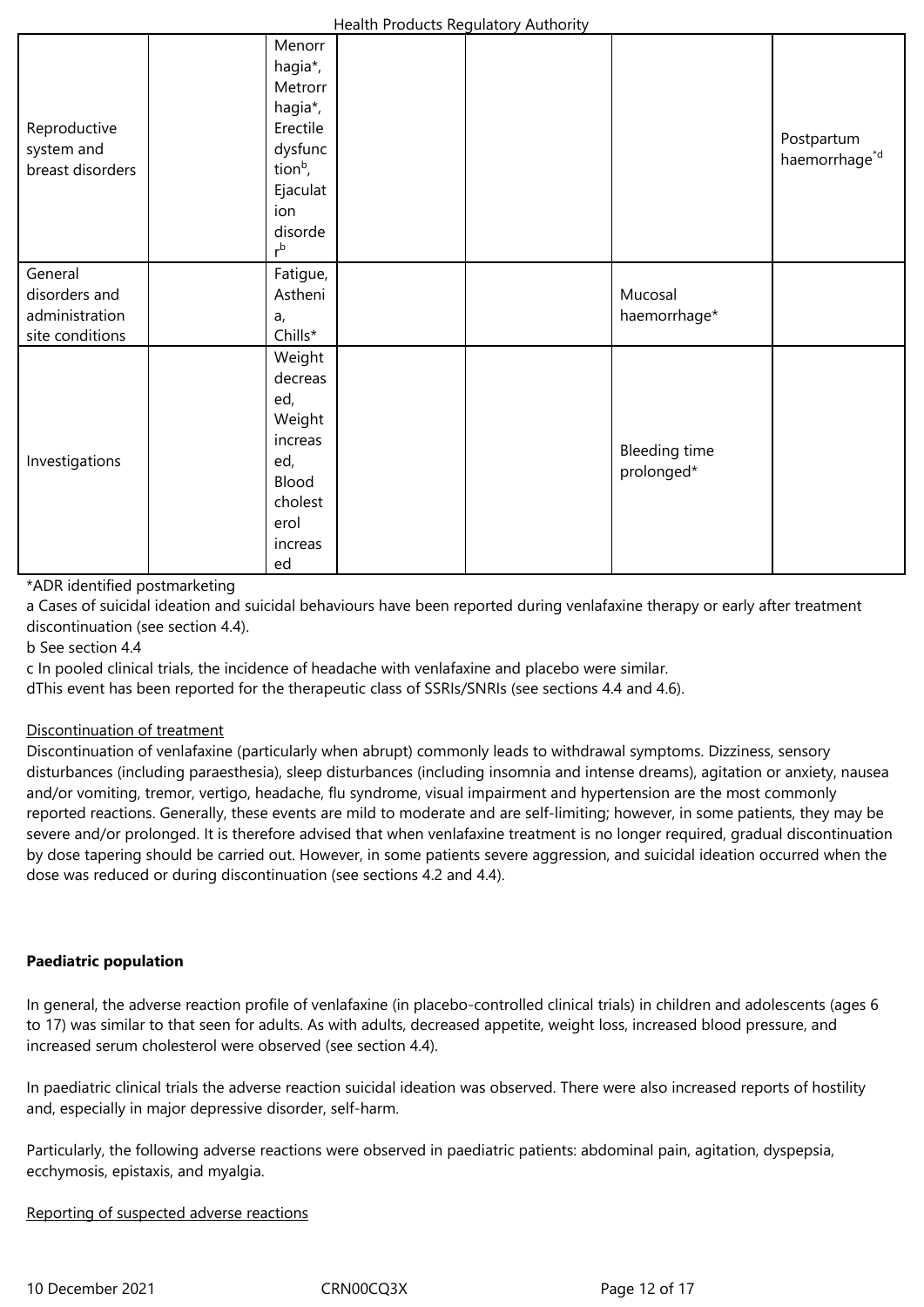adverse reactions via HPRA Pharmacovigilance, Website: www.hpra.ie.

#### **4.9 Overdose**

In postmarketing experience, overdose with venlafaxine [was reported](http://www.hpra.ie/) predominantly in combination with alcohol and/or other medicinal products. The most commonly reported events in overdose include tachycardia, changes in level of consciousness (ranging from somnolence to coma), mydriasis, convulsion, and vomiting. Other reported events include electrocardiographic changes (e.g., prolongation of QT interval, bundle branch block, QRS prolongation [see section 5.1]), ventricular tachycardia, bradycardia, hypotension, vertigo, and deaths.

Published retrospective studies report that venlafaxine overdosage may be associated with an increased risk of fatal outcomes compared to that observed with SSRI antidepressant products, but lower than that for tricyclic antidepressants. Epidemiological studies have shown that venlafaxine-treated patients have a higher burden of suicide risk factors than SSRI patients. The extent to which the finding of an increased risk of fatal outcomes can be attributed to the toxicity of venlafaxine in overdosage, as opposed to some characteristics of venlafaxine-treated patients, is not clear. Prescriptions for venlafaxine should be written for the smallest quantity of the medicinal product consistent with good patient management in order to reduce the risk of overdose.

#### Recommended treatment

General supportive and symptomatic measures are recommended; cardiac rhythm and vital signs must be monitored. When there is a risk of aspiration, induction of emesis is not recommended. Gastric lavage may be indicated if performed soon after ingestion or in symptomatic patients. Administration of activated charcoal may also limit absorption of the active substance. Forced diuresis, dialysis, hemoperfusion and exchange transfusion are unlikely to be of benefit. No specific antidotes for venlafaxine are known.

#### **5 PHARMACOLOGICAL PROPERTIES**

#### **5.1 Pharmacodynamic properties**

Pharmacotherapeutic group: Other antidepressants - ATC code: NO6A X16.

#### Mechanism of action

The mechanism of venlafaxine's antidepressant action in humans is believed to be associated with its potentiation of neurotransmitter activity in the central nervous system. Preclinical studies have shown that venlafaxine and its major metabolite, O‑desmethylvenlafaxine (ODV), are inhibitors of serotonin and noradrenaline reuptake. Venlafaxine also weakly inhibits dopamine uptake. Venlafaxine and its active metabolite reduce β‑adrenergic responsiveness after both acute (single dose) and chronic administration. Venlafaxine and ODV are very similar with respect to their overall action on neurotransmitter reuptake and receptor binding.

Venlafaxine has virtually no affinity for rat brain muscarinic, cholinergic, H<sub>1</sub>-histaminergic or  $\alpha_1$ -adrenergic receptors *in vitro*. Pharmacological activity at these receptors may be related to various side effects seen with other antidepressant medicinal products, such as anticholinergic, sedative and cardiovascular side effects.

Venlafaxine does not possess monoamine oxidase (MAO) inhibitory activity.

*In vitro* studies revealed that venlafaxine has virtually no affinity for opiate or benzodiazepine sensitive receptors.

#### Clinical efficacy and safety

#### Major depressive episodes

The efficacy of venlafaxine immediate-release as a treatment for major depressive episodes was demonstrated in five randomised, double-blind, placebo-controlled, short-term trials ranging from 4 to 6 weeks duration, for doses up to 375 mg/day. The efficacy of venlafaxine prolonged‑release as a treatment for major depressive episodes was established in two placebo‑controlled, short‑term studies for 8 and 12 weeks duration, which included a dose range of 75 to 225 mg/day.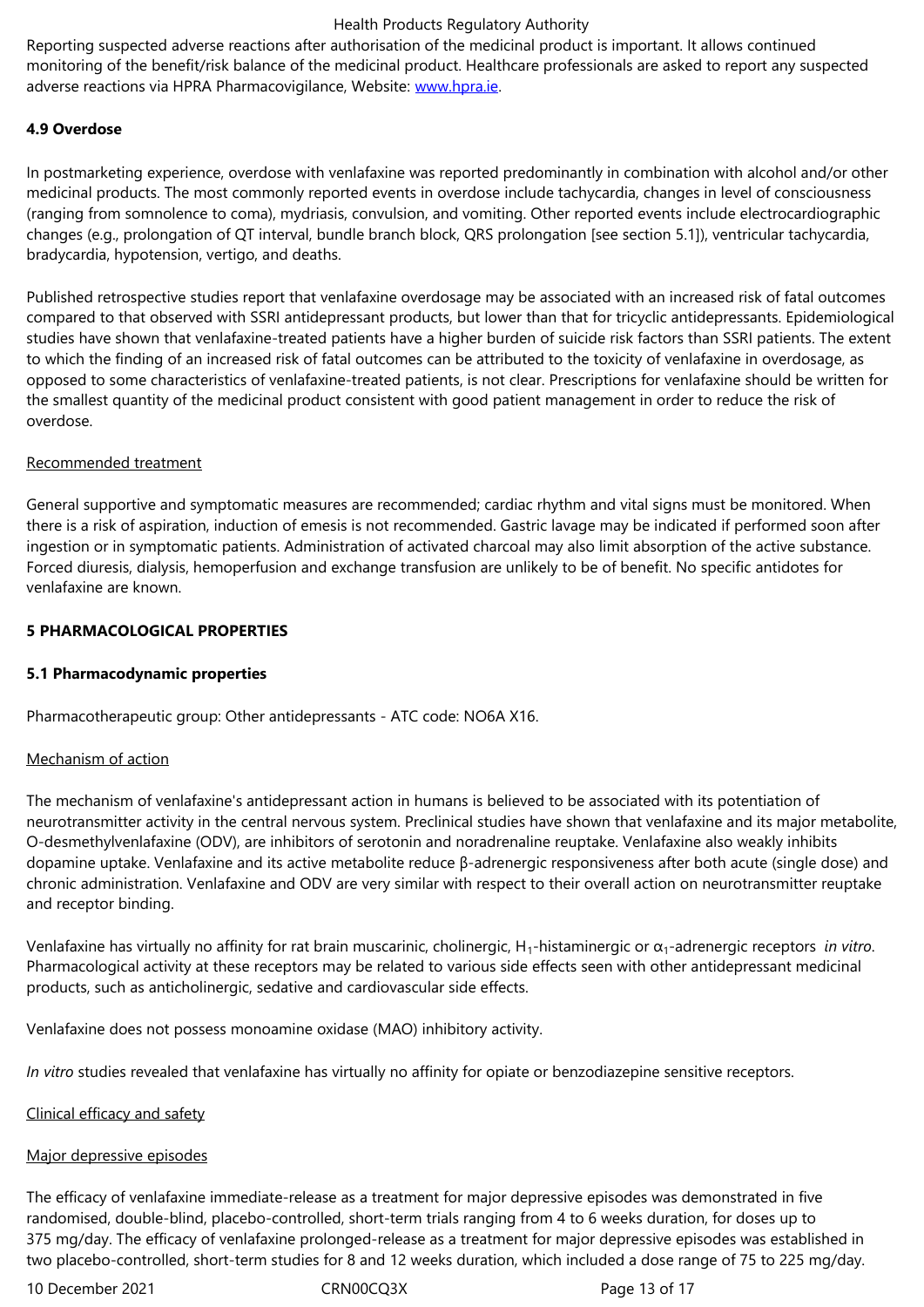#### Health Products Regulatory Authority

In one longer-term study, adult outpatients who had responded during an 8‑week open trial on venlafaxine prolonged-release (75, 150, or 225 mg) were randomised to continuation of their same venlafaxine prolonged-release dose or to placebo, for up to 26 weeks of observation for relapse.

In a second longer-term study, the efficacy of venlafaxine in prevention of recurrent depressive episodes for a 12‑month period was established in a placebo‑controlled double‑blind clinical trial in adult outpatients with recurrent major depressive episodes who had responded to venlafaxine treatment (100 to 200 mg/day, on a twice daily schedule) on the last episode of depression.

#### Generalised anxiety disorder

The efficacy of venlafaxine prolonged-release capsules as a treatment for generalised anxiety disorder (GAD) was established in two 8-week, placebo-controlled, fixed-dose studies (75 to 225 mg/day), one 6-month, placebo-controlled, fixed-dose study (75 to 225 mg/day), and one 6‑month, placebo‑controlled, flexible‑dose study (37.5, 75, and 150 mg/day) in adult outpatients.

While there was also evidence for superiority over placebo for the 37.5 mg/day dose, this dose was not as consistently effective as the higher doses.

## Social anxiety disorder

The efficacy of venlafaxine prolonged-release capsules as a treatment for social anxiety disorder was established in four double-blind, parallel-group, 12-week, multi-center, placebo-controlled, flexible-dose studies and one double-blind, parallel-group, 6-month, placebo-controlled, fixed/flexible-dose study in adult outpatients. Patients received doses in a range of 75 to 225 mg/day. There was no evidence for any greater effectiveness of the 150 to 225 mg/day group compared to the 75 mg/day group in the 6‑month study.

# Panic disorder

The efficacy of venlafaxine prolonged-release capsules as a treatment for panic disorder was established in two double-blind, 12-week, multi-center, placebo-controlled studies in adult outpatients with panic disorder, with or without agoraphobia. The initial dose in panic disorder studies was 37.5 mg/day for 7 days. Patients then received fixed doses of 75 or 150 mg/day in one study and 75 or 225 mg/day in the other study.

Efficacy was also established in one long-term double-blind, placebo-controlled, parallel-group study of the long-term safety, efficacy, and prevention of relapse in adult outpatients who responded to open‑label treatment. Patients continued to receive the same dose of venlafaxine prolonged‑release that they had taken at the end of the open-label phase (75, 150, or 225 mg).

# Cardiac electrophysiology

In a dedicated thorough QTc study in healthy subjects, venlafaxine did not prolong the QT interval to any clinically relevant extent at a supra-therapeutic dose of 450 mg/day (given as 225 mg twice daily). However, postmarketing cases of QTc prolongation/TdP and ventricular arrhythmia have been reported, especially in overdose or in patients with other risk factors for QTc prolongation/TdP (see sections 4.4, 4.8 and 4.9).

# **5.2 Pharmacokinetic properties**

Venlafaxine is extensively metabolised, primarily to the active metabolite, O-desmethylvenlafaxine (ODV). Mean ± SD plasma half-lives of venlafaxine and ODV are 5±2 hours and 11±2 hours, respectively. Steady-state concentrations of venlafaxine and ODV are attained within 3 days of oral multiple‑dose therapy. Venlafaxine and ODV exhibit linear kinetics over the dose range of 75 mg to 450 mg/day.

#### **Absorption**

At least 92% of venlafaxine is absorbed following single oral doses of immediate-release venlafaxine. Absolute bioavailability is 40% to 45% due to presystemic metabolism. After immediate-release venlafaxine administration, the peak plasma concentrations of venlafaxine and ODV occur in 2 and 3 hours, respectively. Following the administration of venlafaxine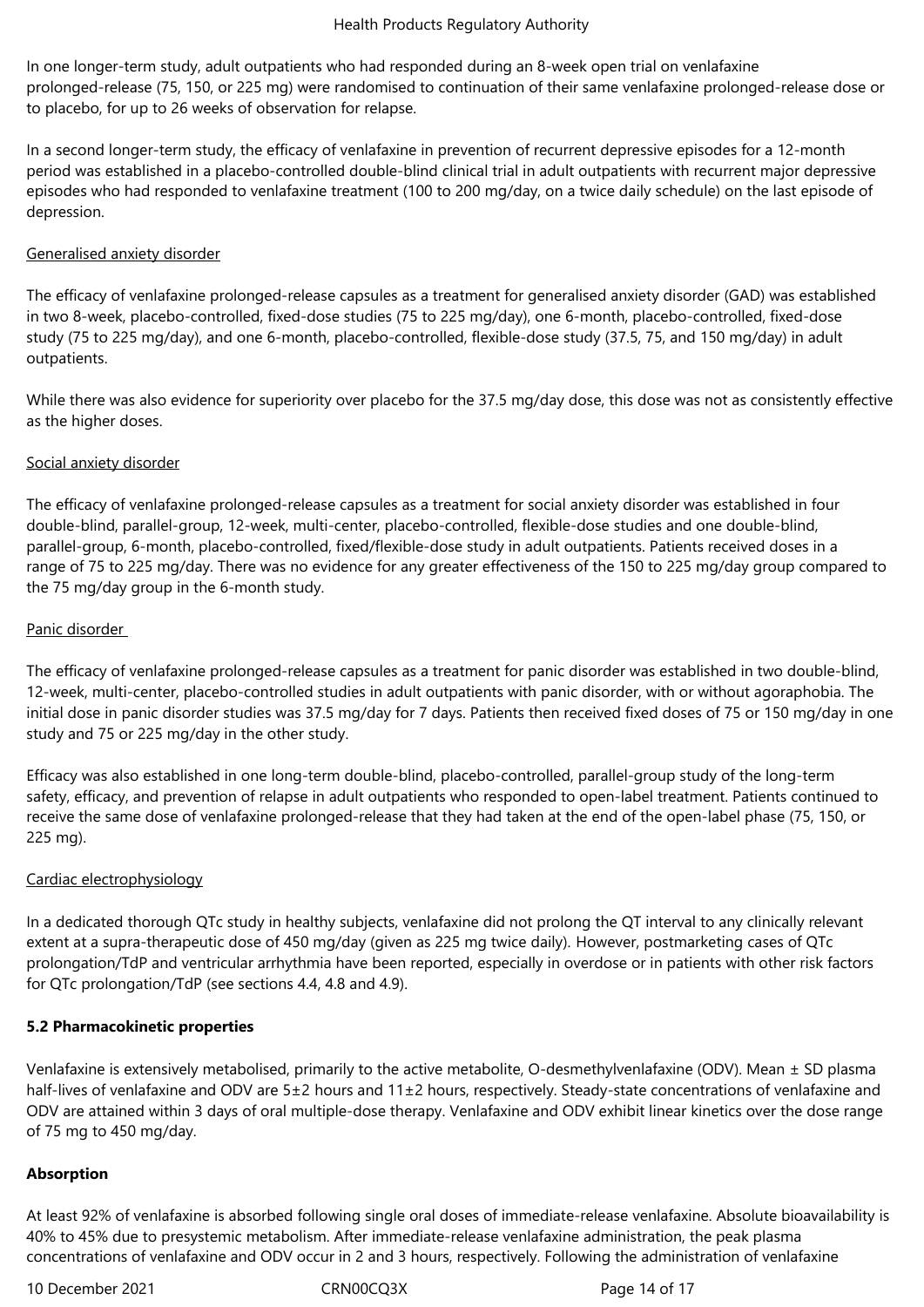#### Health Products Regulatory Authority

prolonged-release capsules, peak plasma concentrations of venlafaxine and ODV are attained within 5.5 hours and 9 hours, respectively. When equal daily doses of venlafaxine are administered as either an immediate-release tablet or prolonged‑release capsule, the prolonged-release capsule provides a slower rate of absorption, but the same extent of absorption compared with the immediate-release tablet. Food does not affect the bioavailability of venlafaxine and ODV.

## **Distribution**

Venlafaxine and ODV are minimally bound at therapeutic concentrations to human plasma proteins (27% and 30%, respectively). The volume of distribution for venlafaxine at steady-state is 4.4±1.6 L/kg following intravenous administration.

## **Biotransformation**

Venlafaxine undergoes extensive hepatic metabolism. *In vitro* and in vivo studies indicate that venlafaxine is biotransformed to its major active metabolite, ODV, by CYP2D6. *In vitro* and *in vivo* studies indicate that venlafaxine is metabolised to a minor, less active metabolite, N‑desmethylvenlafaxine, by CYP3A4. *In vitro* and *in vivo* studies indicate that venlafaxine is a weak inhibitor of CYP2D6. Venlafaxine did not inhibit CYP1A2, CYP2C9, or CYP3A4.

## **Elimination**

Venlafaxine and its metabolites are excreted primarily through the kidneys. Approximately 87% of a venlafaxine dose is recovered in the urine within 48 hours as either unchanged venlafaxine (5%), unconjugated ODV (29%), conjugated ODV (26%), or other minor inactive metabolites (27%). Mean ± SD plasma steady-state clearances of venlafaxine and ODV are 1.3 $\pm$ 0.6 L/h/kg and 0.4 $\pm$ 0.2 L/h/kg, respectively.

## **Special populations**

## **Age and gender**

Subject age and gender do not significantly affect the pharmacokinetics of venlafaxine and ODV.

## *CYP2D6 extensive/poor metabolisers*

Plasma concentrations of venlafaxine are higher in CYP2D6 poor metabolisers than extensive metabolisers. Because the total exposure (AUC) of venlafaxine and ODV is similar in poor and extensive metabolisers, there is no need for different venlafaxine dosing regimens for these two groups.

#### **Hepatic impairment**

In Child-Pugh A (mildly hepatically impaired) and Child-Pugh B (moderately hepatically impaired) subjects, venlafaxine and ODV half-lives were prolonged compared to normal subjects. The oral clearance of both venlafaxine and ODVwas reduced. A large degree of intersubject variability was noted. There are limited data in patients with severe hepatic impairment (see section 4.2).

#### **Renal impairment**

In dialysis patients, venlafaxine elimination half-life was prolonged by about 180% and clearance reduced by about 57% compared to normal subjects, while ODV elimination half-life was prolonged by about 142% and clearance reduced by about 56%. Dosage adjustment is necessary in patients with severe renal impairment and in patients that require haemodialysis (see section 4.2).

#### **5.3 Preclinical safety data**

Studies with venlafaxine in rats and mice revealed no evidence of carcinogenesis. Venlafaxine was not mutagenic in a wide range of *in vitro* and *in vivo* tests.

Animal studies regarding reproductive toxicity have found in rats a decrease in pup weight, an increase in stillborn pups, and an increase in pup deaths during the first 5 days of lactation. The cause of these deaths is unknown. These effects occurred at 30 mg/kg/day, 4 times the human daily dose of 375 mg of venlafaxine (on an mg/kg basis). The no-effect dose for these findings was 1.3 times the human dose. The potential risk for humans is unknown.

Reduced fertility was observed in a study in which both male and female rats were exposed to ODV. This exposure was approximately 1 to 2 times that of a human venlafaxine dose of 375 mg/day. The human relevance of this finding is unknown.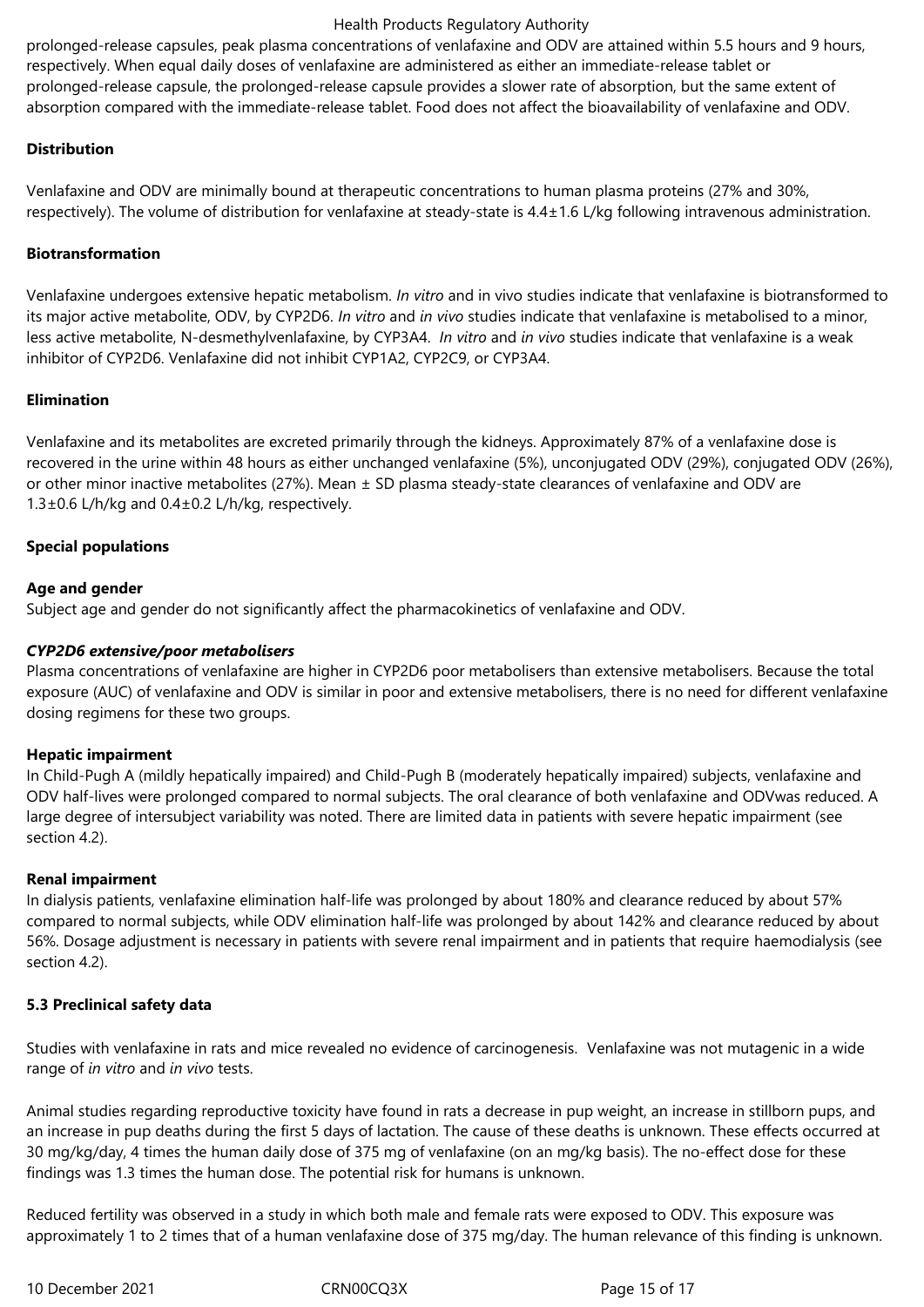#### **6 PHARMACEUTICAL PARTICULARS**

#### **6.1 List of excipients**

*Capsule contents:* Microcrystalline cellulose Ethylcellulose Hypromellose Talc *Capsule shell:* Gelatin Red and yellow iron oxides (E172) Titanium dioxide (E171) *Capsule printing ink:* Shellac, Propylene glycol, Sodium hydroxide, Povidone, Titanium dioxide (E171)

#### **6.2 Incompatibilities**

Not applicable.

#### **6.3 Shelf life**

3 years.

#### **6.4 Special precautions for storage**

Do not store above 30°C.

#### **6.5 Nature and contents of container**

Clear or opaque PVC/Aluminium foil blister packs of 7, 10, 14, 15, 20, 28, 30, 50, 56, 60, 98, 100; Hospital packs of 500 (10x50), 1000 (10x100) PVC/ Aluminium foil blister unit dose packs of 14, 28, 84, 100 High-density polyethylene (HDPE) bottles of 14, 20, 50, 100; Hospital packs of 500, 1000

Not all pack sizes may be marketed.

#### **6.6 Special precautions for disposal**

No special requirements.

#### **7 MARKETING AUTHORISATION HOLDER**

Pfizer Healthcare Ireland 9 Riverwalk National Digital Park Citywest Business Campus Dublin 24 Ireland

#### **8 MARKETING AUTHORISATION NUMBER**

PA0822/072/003

10 December 2021 CRN00CQ3X Page 16 of 17